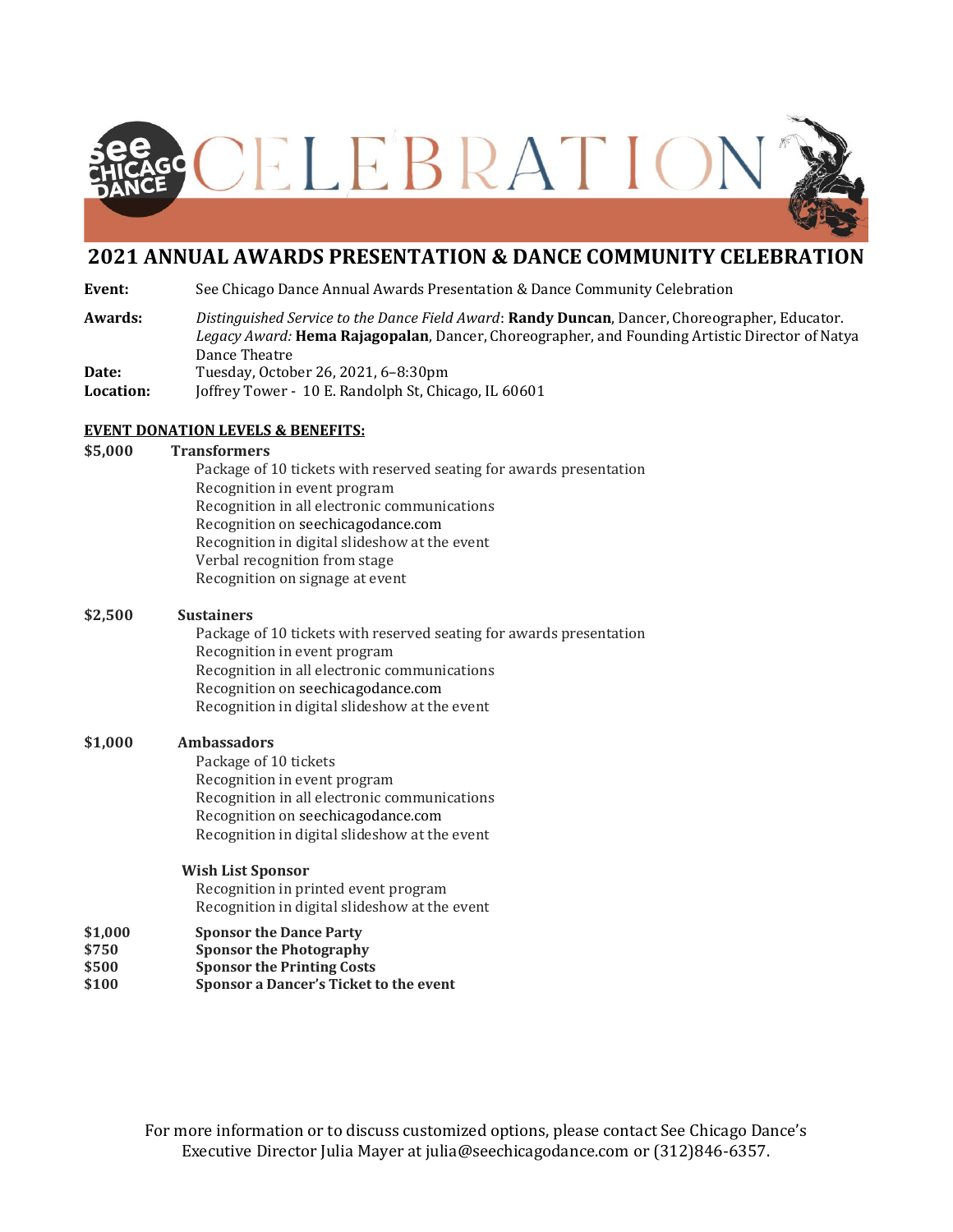

# **2021 AWARDEES**



# **RANDY DUNCAN (***Distinguished Service to The Dance Field Award***)**

Randy Duncan, a native of Chicago, who began his dance training with Ms. Geraldine Johnson and credits much of his artistic development with Harriet Ross, has the unique privilege to be a threetime recipient of Chicago's prestigious Ruth Page Award for Outstanding Choreographer of the year. He has received numerous other awards including the Artistic Achievement Award from the Chicago National Association of Dance Masters, three Black Theatre Alliance Awards and the Gay Chicago Magazine After Dark Award. He earned an American Choreography Award Nomination for his choreography in the blockbuster movie Save the Last Dance, starring Julia Stiles. Mr. Duncan's work has been seen in the companies of Joffrey Ballet, Giordano Jazz Dance Chicago, Ballet Met and many others. He has created choreography for such theatres as the Goodman and Court Theatre in Chicago and nationally for the Manhattan Theatre Club, South Coast Repertory, Actors Theatre in Louisville, Oregon Shakespeare Festival, Washington Shakespeare Theatre and Portland Opera. Most recently, Duncan's work can be seen in season four of Showtime's "THE CHI." For the past 28 years, he has been on the faculty of The Chicago Academy for the Arts, where

he now serves as dance department chair and received the 2019 Faculty Legacy Award. He has been choreographing the finale for Chicago's annual Dance for Life gala since 1994 and has received the 2013 AIDS Foundation Chicago Civic Leadership Award for his work with Dance for Life.



### **HEMA RAJAGOPALAN (***Legacy Award***)**

Hema Rajagopalan is the founder and artistic director of Natya Dance Theatre, founded in 1975, specializing in Bharatanatyam, the dance theater of India. She is a dancer, teacher and choreographer of international repute, committed to preserving and developing the art in new directions for diverse audiences. Rajagopalan has performed as a soloist at prestigious venues worldwide receiving critical acclaim. Noteworthy among them are the Edinburgh Festival UK, Avignon Festival France, The Kennedy Center and in India in most major venues including The Music Academy, Krishna Gana Sabha, Bharat Kalachar amongst others.

Among the many noteworthy awards she has received are an Emmy Award and seven National Endowment for the Arts choreography awards in the United States and the Vishwa Kala Bharathy, a national award for artistic excellence in India.